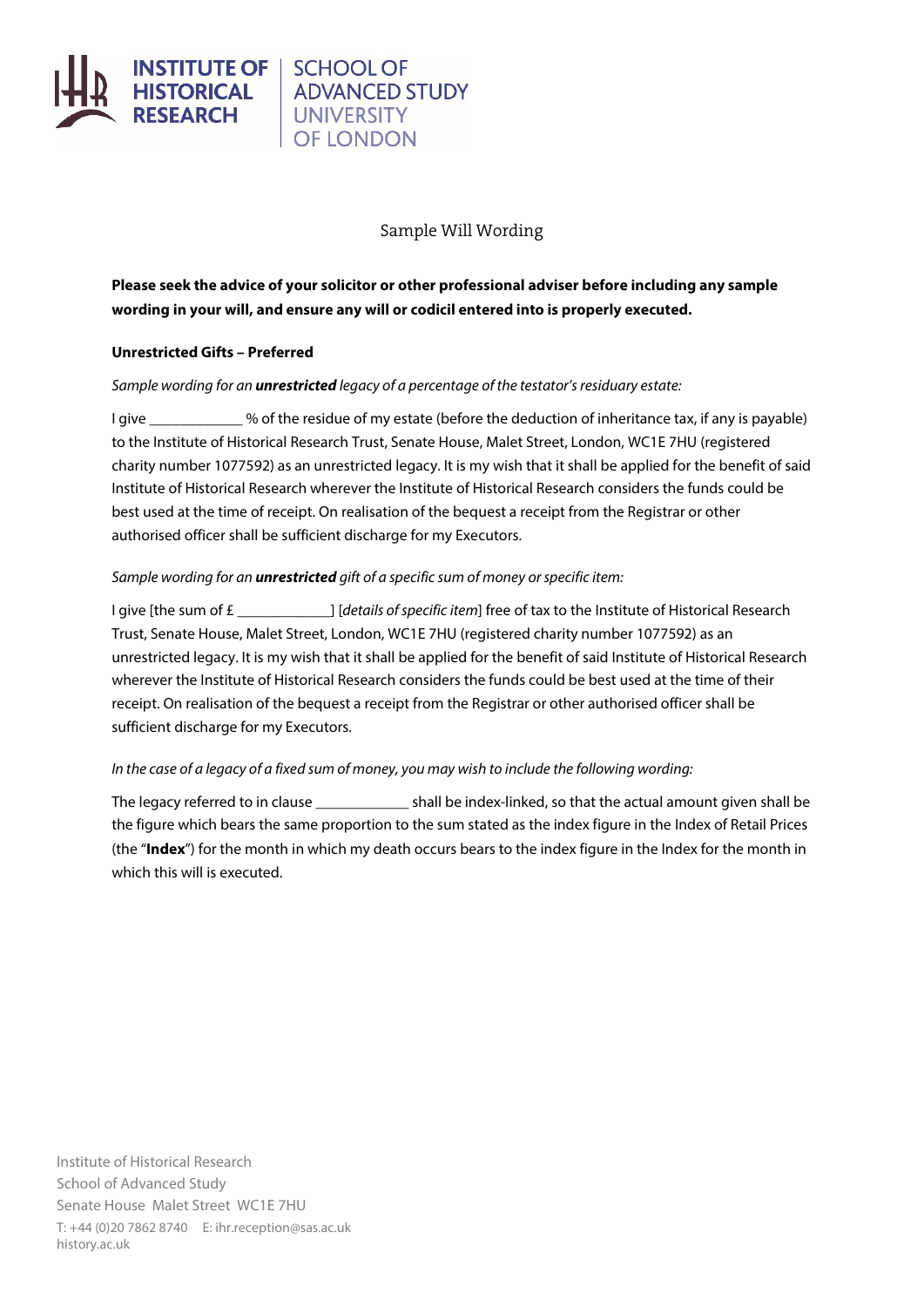

## **SCHOOL OF ADVANCED STUDY UNIVERSITY OF LONDON**

## **Restricted Gifts**

## *Sample wording for a restricted legacy of a percentage of the testator's residuary estate:*

I give \_\_\_\_\_\_\_\_\_\_\_\_ % of the residue of my estate (before the deduction of inheritance tax, if any is payable) to the Institute of Historical Research Trust, Senate House, Malet Street, London, WC1E 7HU (registered charity number 1077592) to support [*specific project or purpose of legacy*]. If at my death this area is fully funded, or if it is no longer an area in which the Institute of Historical Research is actively involved, I wish that my gift is used to support activities that are as close as possible to my original intentions at the discretion of the Institute of Historical Research. On realisation of the bequest a receipt from the Registrar or other authorised officer shall be sufficient discharge for my Executors.

## *Sample wording for restricted gift of a specific sum of money or specific item:*

I give [the sum of £ \_\_\_\_\_\_\_\_\_\_\_\_] [*details of specific item*] free of tax to the Institute of Historical Research Trust, Senate House, Malet Street, London, WC1E 7HU (registered charity number 1077592) to support [*specific project or purpose of legacy*]. If at my death this area is fully funded, or if it is no longer an area in which the Institute of Historical Research is actively involved, I wish that my gift is used to support activities that are as close as possible to my original intentions at the discretion of the Institute of Historical Research. On realisation of the bequest a receipt from the Registrar or other authorised officer shall be sufficient discharge for my Executors.

## *In the case of a legacy of a fixed sum of money, you may wish to include the following wording:*

The legacy referred to in clause **Example 2** shall be index-linked, so that the actual amount given shall be the figure which bears the same proportion to the sum stated as the index figure in the Index of Retail Prices (the "**Index**") for the month in which my death occurs bears to the index figure in the Index for the month in which this will is executed.

Institute of Historical Research School of Advanced Study Senate House Malet Street WC1E 7HU T: +44 (0)20 7862 8740 E: [ihr.reception@sas.ac.uk](mailto:ihr.reception@sas.ac.uk) history.ac.uk